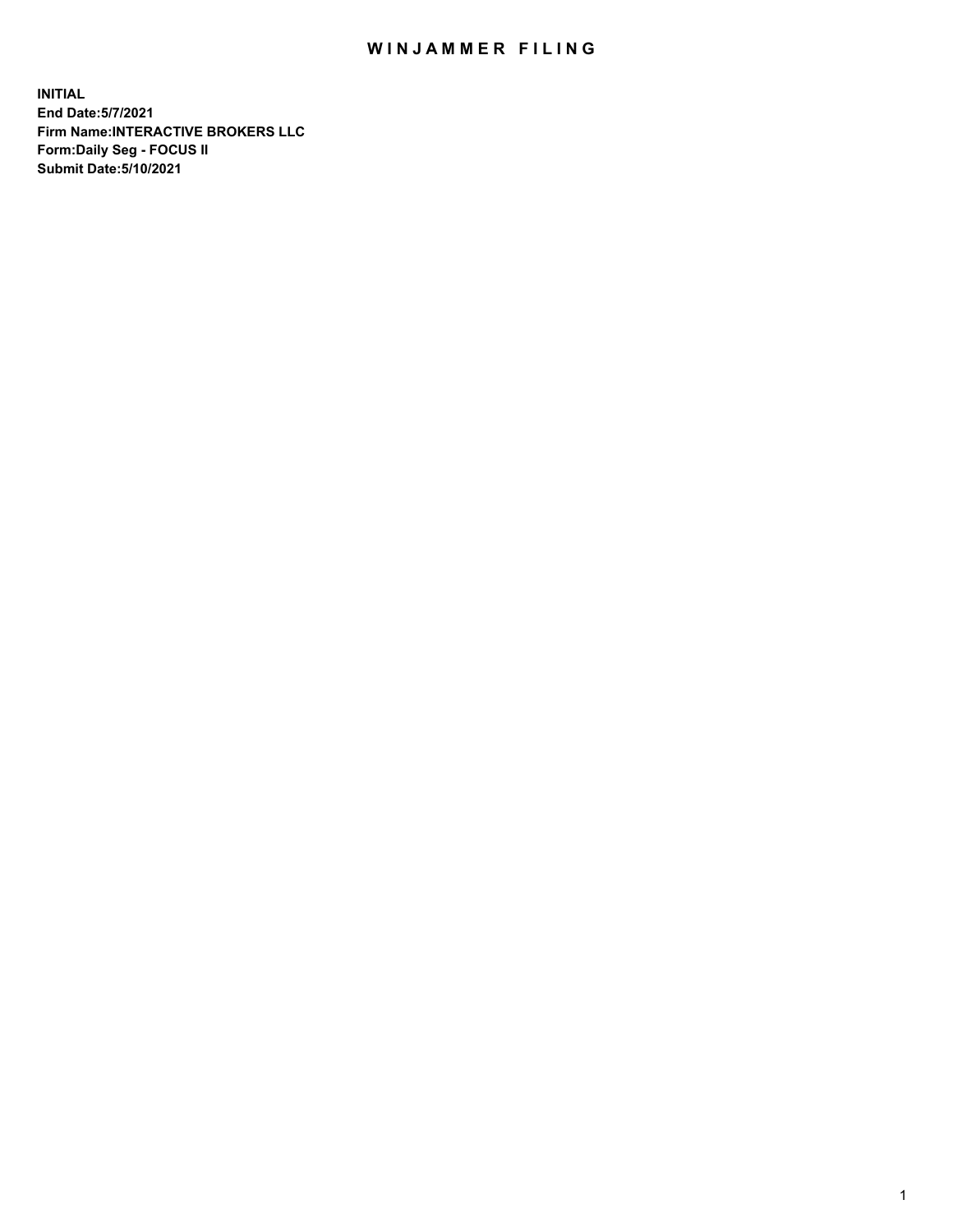**INITIAL End Date:5/7/2021 Firm Name:INTERACTIVE BROKERS LLC Form:Daily Seg - FOCUS II Submit Date:5/10/2021 Daily Segregation - Cover Page**

| Name of Company                                                                                                                                                                                                                                                                                                                | <b>INTERACTIVE BROKERS LLC</b>                                                                  |
|--------------------------------------------------------------------------------------------------------------------------------------------------------------------------------------------------------------------------------------------------------------------------------------------------------------------------------|-------------------------------------------------------------------------------------------------|
| <b>Contact Name</b>                                                                                                                                                                                                                                                                                                            | James Menicucci                                                                                 |
| <b>Contact Phone Number</b>                                                                                                                                                                                                                                                                                                    | 203-618-8085                                                                                    |
| <b>Contact Email Address</b>                                                                                                                                                                                                                                                                                                   | jmenicucci@interactivebrokers.c<br>$om$                                                         |
| FCM's Customer Segregated Funds Residual Interest Target (choose one):<br>a. Minimum dollar amount: ; or<br>b. Minimum percentage of customer segregated funds required:% ; or<br>c. Dollar amount range between: and; or<br>d. Percentage range of customer segregated funds required between:% and%.                         | $\overline{\mathbf{0}}$<br>$\overline{\mathbf{0}}$<br>155,000,000 245,000,000<br>0 <sub>0</sub> |
| FCM's Customer Secured Amount Funds Residual Interest Target (choose one):<br>a. Minimum dollar amount: ; or<br>b. Minimum percentage of customer secured funds required:%; or<br>c. Dollar amount range between: and; or<br>d. Percentage range of customer secured funds required between:% and%.                            | $\overline{\mathbf{0}}$<br>$\overline{\mathbf{0}}$<br>80,000,000 120,000,000<br>0 <sub>0</sub>  |
| FCM's Cleared Swaps Customer Collateral Residual Interest Target (choose one):<br>a. Minimum dollar amount: ; or<br>b. Minimum percentage of cleared swaps customer collateral required:% ; or<br>c. Dollar amount range between: and; or<br>d. Percentage range of cleared swaps customer collateral required between:% and%. | $\overline{\mathbf{0}}$<br><u>0</u><br>0 <sub>0</sub><br>0 <sub>0</sub>                         |

Attach supporting documents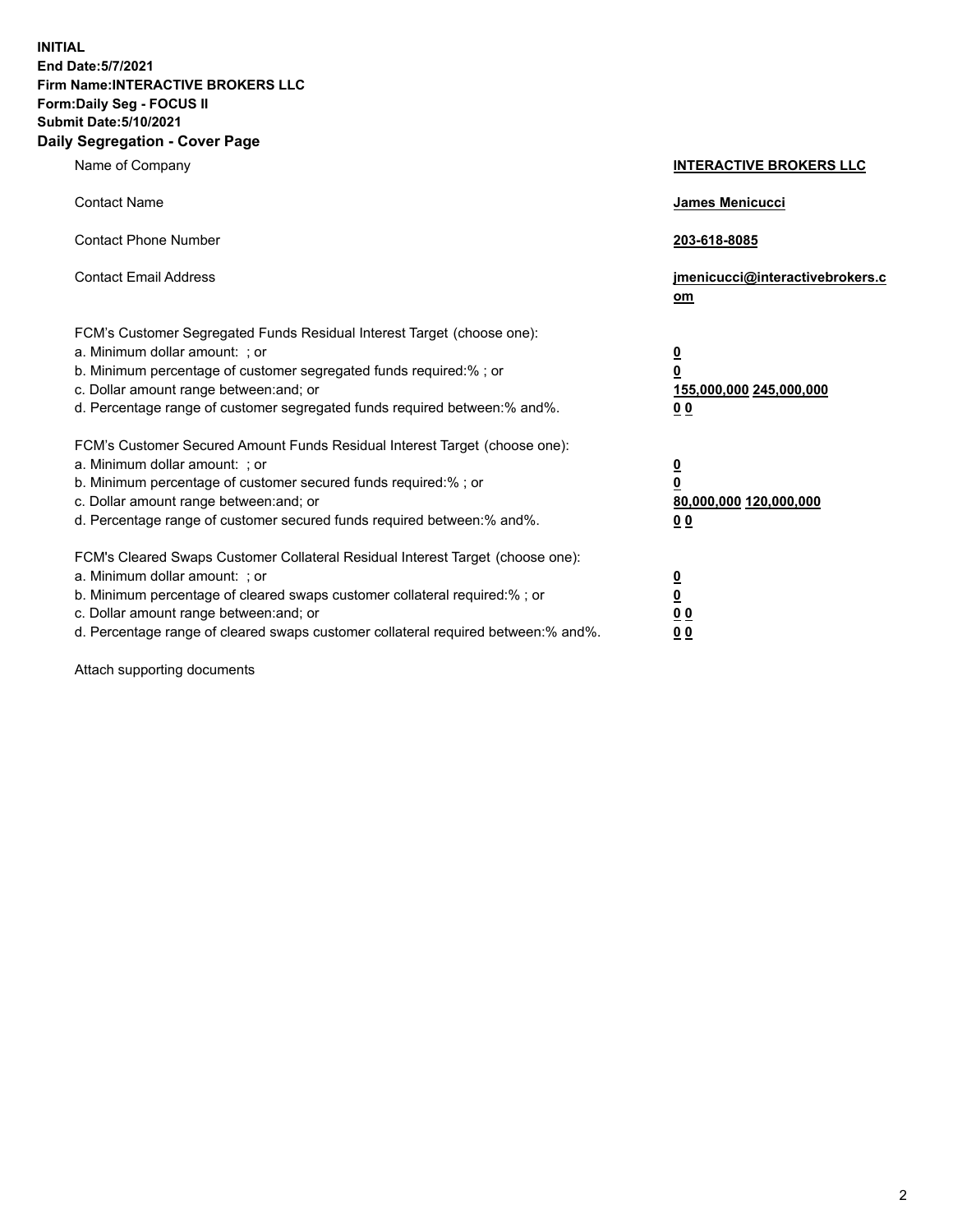## **INITIAL End Date:5/7/2021 Firm Name:INTERACTIVE BROKERS LLC Form:Daily Seg - FOCUS II Submit Date:5/10/2021 Daily Segregation - Secured Amounts**

|     | Dany Segregation - Secured Amounts                                                                                                                                |                                         |
|-----|-------------------------------------------------------------------------------------------------------------------------------------------------------------------|-----------------------------------------|
|     | Foreign Futures and Foreign Options Secured Amounts                                                                                                               |                                         |
|     | Amount required to be set aside pursuant to law, rule or regulation of a foreign                                                                                  | $0$ [7305]                              |
|     | government or a rule of a self-regulatory organization authorized thereunder                                                                                      |                                         |
| 1.  | Net ledger balance - Foreign Futures and Foreign Option Trading - All Customers                                                                                   |                                         |
|     | A. Cash                                                                                                                                                           | 498,088,712 [7315]                      |
|     | B. Securities (at market)                                                                                                                                         | $0$ [7317]                              |
| 2.  | Net unrealized profit (loss) in open futures contracts traded on a foreign board of trade                                                                         | 12,099,318 [7325]                       |
| 3.  | Exchange traded options                                                                                                                                           |                                         |
|     | a. Market value of open option contracts purchased on a foreign board of trade                                                                                    | 100,573 [7335]                          |
|     | b. Market value of open contracts granted (sold) on a foreign board of trade                                                                                      | <b>-3,177</b> [7337]                    |
| 4.  | Net equity (deficit) (add lines 1. 2. and 3.)                                                                                                                     | 510,285,426 [7345]                      |
| 5.  | Account liquidating to a deficit and account with a debit balances - gross amount                                                                                 | 6,024 [7351]                            |
|     | Less: amount offset by customer owned securities                                                                                                                  | 0 [7352] 6,024 [7354]                   |
| 6.  | Amount required to be set aside as the secured amount - Net Liquidating Equity                                                                                    | 510,291,450 [7355]                      |
|     | Method (add lines 4 and 5)                                                                                                                                        |                                         |
| 7.  | Greater of amount required to be set aside pursuant to foreign jurisdiction (above) or line<br>6.                                                                 | 510,291,450 [7360]                      |
|     | FUNDS DEPOSITED IN SEPARATE REGULATION 30.7 ACCOUNTS                                                                                                              |                                         |
| 1.  | Cash in banks                                                                                                                                                     |                                         |
|     | A. Banks located in the United States                                                                                                                             | 70,267,769 [7500]                       |
|     | B. Other banks qualified under Regulation 30.7                                                                                                                    | 0 [7520] 70,267,769 [7530]              |
| 2.  | <b>Securities</b>                                                                                                                                                 |                                         |
|     | A. In safekeeping with banks located in the United States                                                                                                         | 299,998,500 [7540]                      |
|     | B. In safekeeping with other banks qualified under Regulation 30.7                                                                                                | 0 [7560] 299,998,500 [7570]             |
| 3.  | Equities with registered futures commission merchants                                                                                                             |                                         |
|     | A. Cash                                                                                                                                                           | $0$ [7580]                              |
|     | <b>B.</b> Securities                                                                                                                                              | $0$ [7590]                              |
|     | C. Unrealized gain (loss) on open futures contracts                                                                                                               | $0$ [7600]                              |
|     | D. Value of long option contracts                                                                                                                                 | $0$ [7610]                              |
|     | E. Value of short option contracts                                                                                                                                | 0 [7615] 0 [7620]                       |
| 4.  | Amounts held by clearing organizations of foreign boards of trade                                                                                                 |                                         |
|     | A. Cash                                                                                                                                                           | $0$ [7640]                              |
|     | <b>B.</b> Securities                                                                                                                                              | $0$ [7650]                              |
|     | C. Amount due to (from) clearing organization - daily variation                                                                                                   | $0$ [7660]                              |
|     | D. Value of long option contracts                                                                                                                                 | $0$ [7670]                              |
|     | E. Value of short option contracts                                                                                                                                | 0 [7675] 0 [7680]                       |
| 5.  | Amounts held by members of foreign boards of trade                                                                                                                |                                         |
|     | A. Cash                                                                                                                                                           | 254,997,819 [7700]                      |
|     | <b>B.</b> Securities                                                                                                                                              | $0$ [7710]                              |
|     | C. Unrealized gain (loss) on open futures contracts                                                                                                               | 4,411,936 [7720]                        |
|     | D. Value of long option contracts                                                                                                                                 | 100,573 [7730]                          |
|     | E. Value of short option contracts                                                                                                                                | <u>-3,177</u> [7735] 259,507,151 [7740] |
| 6.  | Amounts with other depositories designated by a foreign board of trade                                                                                            | 0 [7760]                                |
| 7.  | Segregated funds on hand                                                                                                                                          | $0$ [7765]                              |
| 8.  | Total funds in separate section 30.7 accounts                                                                                                                     | 629,773,420 [7770]                      |
| 9.  | Excess (deficiency) Set Aside for Secured Amount (subtract line 7 Secured Statement                                                                               | 119,481,970 [7380]                      |
| 10. | Page 1 from Line 8)                                                                                                                                               |                                         |
| 11. | Management Target Amount for Excess funds in separate section 30.7 accounts<br>Excess (deficiency) funds in separate 30.7 accounts over (under) Management Target | 80,000,000 [7780]                       |
|     |                                                                                                                                                                   | 39,481,970 [7785]                       |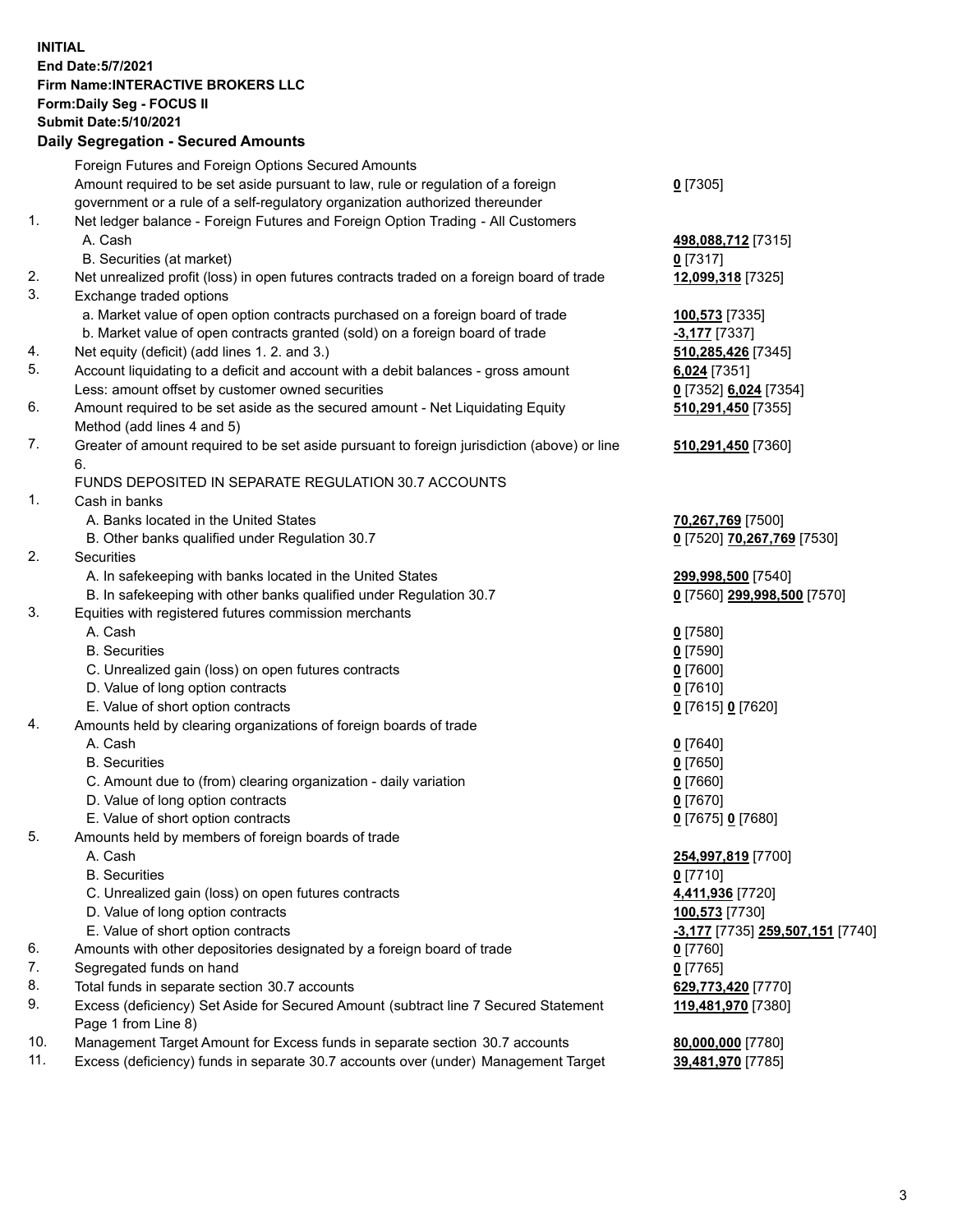**INITIAL End Date:5/7/2021 Firm Name:INTERACTIVE BROKERS LLC Form:Daily Seg - FOCUS II Submit Date:5/10/2021 Daily Segregation - Segregation Statement** SEGREGATION REQUIREMENTS(Section 4d(2) of the CEAct) 1. Net ledger balance A. Cash **6,513,196,301** [7010] B. Securities (at market) **0** [7020] 2. Net unrealized profit (loss) in open futures contracts traded on a contract market **488,273,098** [7030] 3. Exchange traded options A. Add market value of open option contracts purchased on a contract market **340,467,130** [7032] B. Deduct market value of open option contracts granted (sold) on a contract market **-262,881,294** [7033] 4. Net equity (deficit) (add lines 1, 2 and 3) **7,079,055,235** [7040] 5. Accounts liquidating to a deficit and accounts with debit balances - gross amount **1,312,181** [7045] Less: amount offset by customer securities **0** [7047] **1,312,181** [7050] 6. Amount required to be segregated (add lines 4 and 5) **7,080,367,416** [7060] FUNDS IN SEGREGATED ACCOUNTS 7. Deposited in segregated funds bank accounts A. Cash **1,598,296,986** [7070] B. Securities representing investments of customers' funds (at market) **3,135,986,140** [7080] C. Securities held for particular customers or option customers in lieu of cash (at market) **0** [7090] 8. Margins on deposit with derivatives clearing organizations of contract markets A. Cash **1,987,387,208** [7100] B. Securities representing investments of customers' funds (at market) **485,626,984** [7110] C. Securities held for particular customers or option customers in lieu of cash (at market) **0** [7120] 9. Net settlement from (to) derivatives clearing organizations of contract markets **23,588,606** [7130] 10. Exchange traded options A. Value of open long option contracts **340,216,639** [7132] B. Value of open short option contracts **-262,759,121** [7133] 11. Net equities with other FCMs A. Net liquidating equity **0** [7140] B. Securities representing investments of customers' funds (at market) **0** [7160] C. Securities held for particular customers or option customers in lieu of cash (at market) **0** [7170] 12. Segregated funds on hand **0** [7150] 13. Total amount in segregation (add lines 7 through 12) **7,308,343,442** [7180] 14. Excess (deficiency) funds in segregation (subtract line 6 from line 13) **227,976,026** [7190] 15. Management Target Amount for Excess funds in segregation **155,000,000** [7194]

16. Excess (deficiency) funds in segregation over (under) Management Target Amount Excess

**72,976,026** [7198]